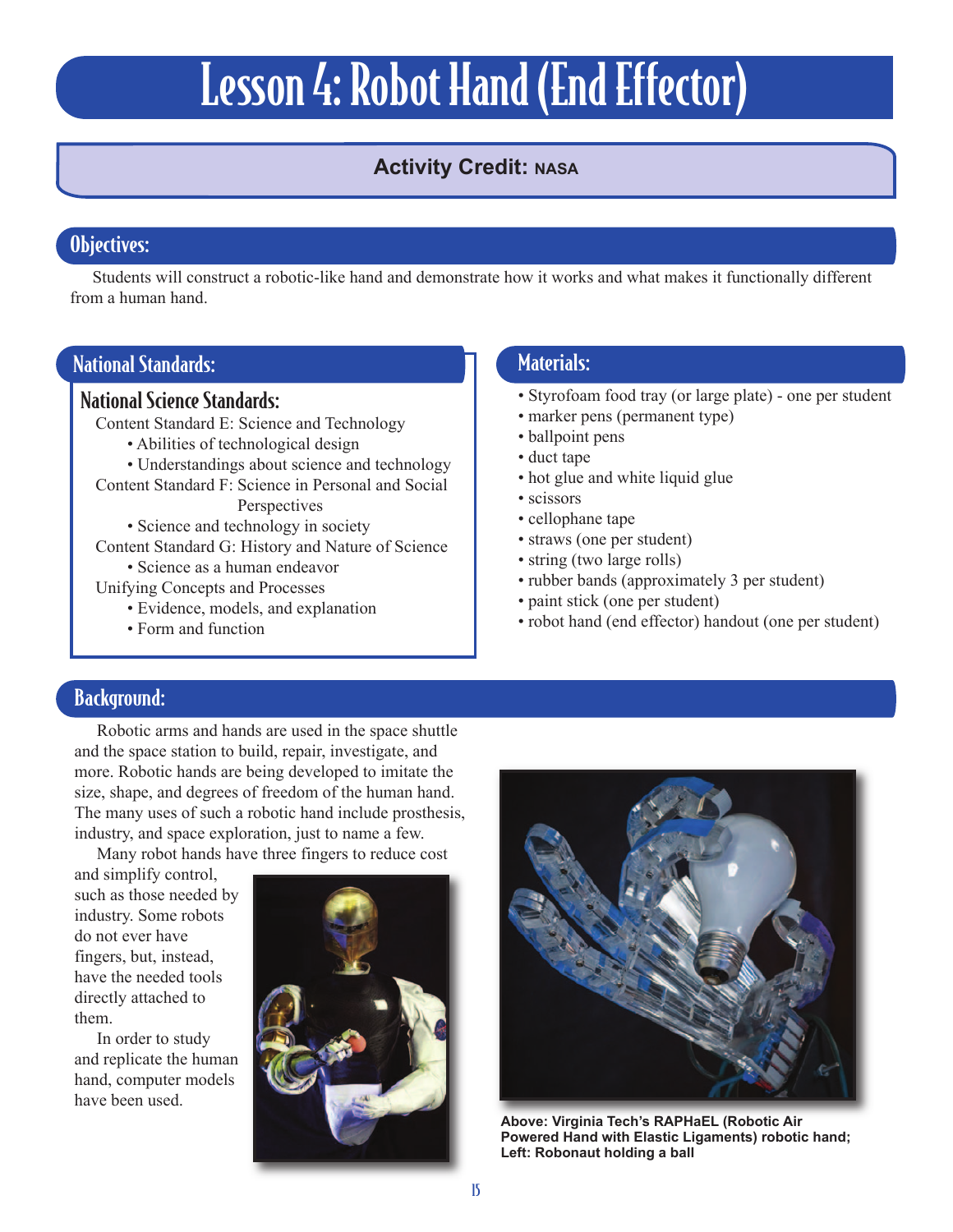#### Procedure:

1. Discuss what an end effector is and tell students that they will be creating a rather complex end effector model.

2. Students should place one of their hands, with fingers spread, on the smooth side of a Styrofoam food tray or plate. Use a permanent marker pen to trace the hand up to the forearm.

3. Students should then cover the entire tracing of their hands with duct tape and press it smooth.

4. Next, trace hands again on the duct tape and cut out with scissors.

5. Turn the cut-out hand over and score the

Styrofoam on each finger with the point of a ballpoint pen where the knuckles should be. Bend each joint gently (the Styrofoam will make a popping noise). The tape on the other side becomes the hinge on the knuckle. Also, make a wrist joint the same way.



6. Use cellophane tape to tape short lengths of straw on the palm side (duct-taped side) of the hand where indicated on the diagram.

7. Knot 5 pieces of string on one end and hot glue knots to fingertips. Run the other end of the strings through the straws, as shown.

8. Glue or tape a paint stick to the forearm.

9. Tape pieces of rubber bands across each knuckle joint on the Styrofoam side to serve as muscles and tendons. The rubber bands must be stretched enough so that all the fingers on the hand will open automatically.

10. Work the hand by pulling the strings, one at a time to control each finger, or all at once to open and close entire hand.



#### Review:

This activity demonstates how an end effector is constructed to resemble a human hand. The robot uses the end-effector to accomplish a task. The end-effector may be holding a tool, or the

end-effector itself may be a tool. Scientists are trying to find ways to make the robot hand more like that of a human hand so that the robot can handle detailed and complex tasks.

#### Extension:

1. Have students research the end effectors used by NASA and tell what duties each is designed to perform. (An end-effector can be a sensor, a gripping device, a paint gun, a drill, a sampling device, an arc welding device, etc.)

2. Have students think of a job that an end effector could do and design an end effector for the job.